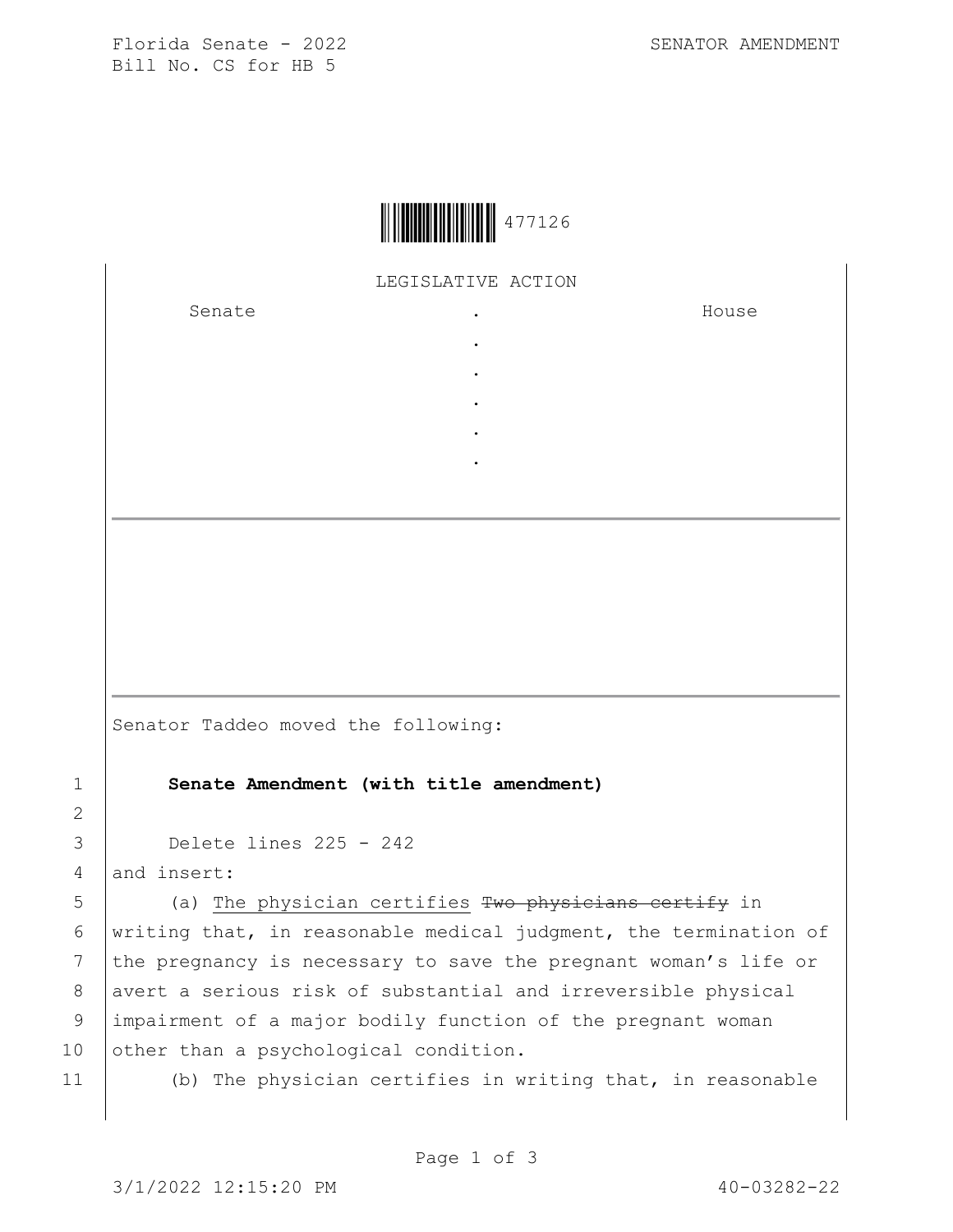Florida Senate - 2022 SENATOR AMENDMENT Bill No. CS for HB 5



| 12 | medical judgment, there is a medical necessity for legitimate    |
|----|------------------------------------------------------------------|
| 13 | emergency medical procedures for termination of the pregnancy to |
| 14 | save the pregnant woman's life or avert a serious risk of        |
| 15 | imminent substantial and irreversible physical impairment of a   |
| 16 | major bodily function of the pregnant woman other than a         |
| 17 | psychological condition, and another physician is not available  |
| 18 | for consultation.                                                |
| 19 | (c) The fetus has not achieved viability under s.                |
| 20 | 390.01112, and the physician certifies in writing that, in       |
| 21 | reasonable medical judgement, the fetus has a fatal fetal        |
| 22 | abnormality.                                                     |
| 23 | Section 5. Subsection (1) of s. 390.01112, Florida               |
| 24 | Statutes, is amended to read:                                    |
| 25 | 390.01112 Termination of pregnancies during viability.-          |
| 26 | (1) A physician may not perform a No termination of              |
| 27 | pregnancy shall be performed on any human being if the physician |
| 28 | determines that, in reasonable medical judgment, the fetus has   |
| 29 | achieved viability, unless:                                      |
| 30 | (a) The physician certifies Two physicians certify in            |
| 31 | writing that, in reasonable medical judgment, the termination of |
| 32 | the pregnancy is necessary to save the pregnant woman's life or  |
| 33 | avert a serious risk of substantial and irreversible physical    |
| 34 | impairment of a major bodily function of the pregnant woman      |
| 35 | other than a psychological condition; or                         |
| 36 | (b) The physician certifies in writing that, in reasonable       |
| 37 | medical judgment, there is a medical necessity for legitimate    |
| 38 | emergency medical procedures for termination of the pregnancy to |
| 39 | save the pregnant woman's life or avert a serious risk of        |
| 40 | imminent substantial and irreversible physical impairment of a   |
|    |                                                                  |